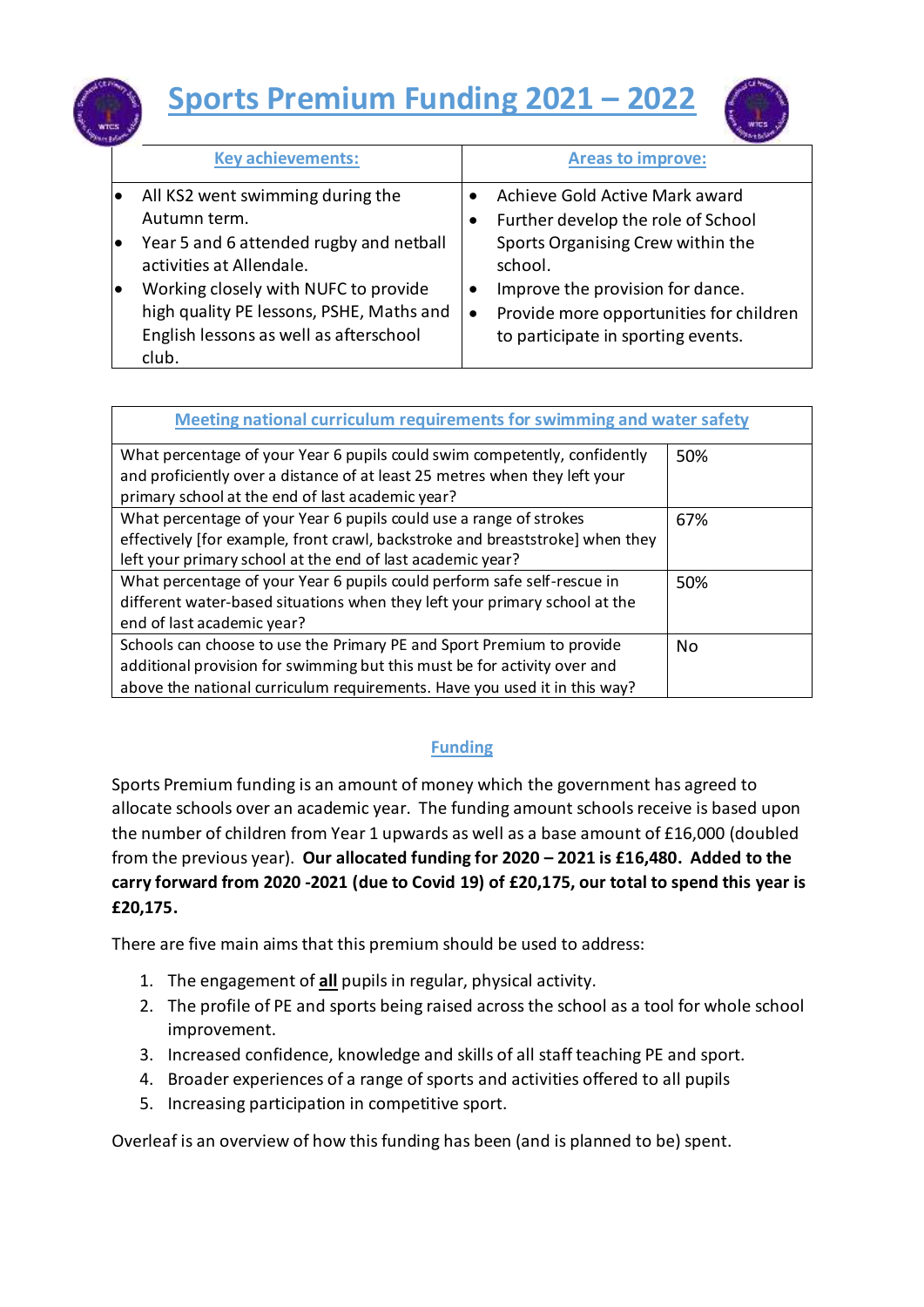| <b>Spending and impact</b>                                                                                                                                                                                                                                                                                                                                                                                                                                                                                                                              | <b>Amount</b>                         | <b>Linked</b>          | <b>Evaluation</b>                                                                                                                                                                                                                                      | Sustainability                                                                                                                                                                                                                                                                                                                                                                                  |
|---------------------------------------------------------------------------------------------------------------------------------------------------------------------------------------------------------------------------------------------------------------------------------------------------------------------------------------------------------------------------------------------------------------------------------------------------------------------------------------------------------------------------------------------------------|---------------------------------------|------------------------|--------------------------------------------------------------------------------------------------------------------------------------------------------------------------------------------------------------------------------------------------------|-------------------------------------------------------------------------------------------------------------------------------------------------------------------------------------------------------------------------------------------------------------------------------------------------------------------------------------------------------------------------------------------------|
|                                                                                                                                                                                                                                                                                                                                                                                                                                                                                                                                                         |                                       | aims                   |                                                                                                                                                                                                                                                        | and next steps                                                                                                                                                                                                                                                                                                                                                                                  |
| NUFC (Gold package)<br>Leading to:<br>Involvement of intra school<br>competitions.<br>Involvement in inter school<br><b>lo</b><br>competitions and festivals during<br>Spring / Summer term.<br>Staff member completing training<br>þ<br>on mental health in adults/ children.<br>Build Staff confidence in teaching<br>þ<br>PE.<br>Build pupils confidence and have a<br>þ<br>more positive attitude towards a<br>healthier lifestyle.<br>Pupils attaining more highly in PE<br>þ<br>sessions due to increased teacher<br>knowledge and understanding. | £4,250                                | 1, 2, 3, 4<br>and 5    | December 2021 - KS2<br>children have had access to<br>afterschool club,<br>KS1 will have access during<br>the Spring term.<br>Jan 2022- PE lead has been<br>creating a long term plan to<br>make sure all areas of<br>curriculum is met.<br>April 2022 | Provide more<br>opportunities for<br>children to compete at<br>intra and inter level.<br>Staff to use what they<br>have observed during<br>NUFC sessions to<br>deliver their PE lessons.<br>PE lead and class<br>teachers to evaluate<br>new long term plan and<br>medium terms<br>regularly.<br>Improvements to<br>continue to be made.<br>Training to be<br>interweaved into PE<br>provision. |
| Commando Joe's<br>To help children to develop<br>$\bullet$<br>life skills, character traits,<br>attributes and behaviours<br>which have a positive impact<br>on their educational<br>attainment and engagement.                                                                                                                                                                                                                                                                                                                                         | £1,475                                | 1, 2, 3, 4<br>and $5.$ | Children have started to have<br>a better understanding of the<br>importance of team work and<br>being more confident to share<br>their ideas within a group<br>activity.                                                                              | Staff to continue to<br>deliver missions when<br>NUFC don't deliver to<br>their class to allow<br>children to continue to<br>develop the skills<br>needed to have a<br>positive impact on their<br>learning.                                                                                                                                                                                    |
| Lockerbie Manor (Outdoor<br>residential)<br>Provide opportunities for<br>UKS2 children to participate in<br>outdoor physical activities.<br>Allow children to build<br>$\bullet$<br>confidence to try a range of<br>different outdoor activities.                                                                                                                                                                                                                                                                                                       | £2000                                 | $1, 4$ and<br>5        | Summer term 2 2022                                                                                                                                                                                                                                     | Ensure all children<br>(irrelevant of<br>background) can access<br>residential sporting<br>activities                                                                                                                                                                                                                                                                                           |
| Transport costs to and from events<br>ran by the sports partnership (15)<br>Leading to:<br>Children participating in inter-<br>$\bullet$<br>school competitive events.<br>Children taking part in<br>$\bullet$<br>specialised/sporting events they<br>may not have had the opportunity<br>to do otherwise.                                                                                                                                                                                                                                              | Transport<br>to<br>Allendale:<br>£175 | 1, 2, 4, 5             | December 2021<br>Year 5/6 attended netball and<br>rugby festivals at Allendale.<br>Spring and Summer term to<br>take part in more festivals and<br>competitions.<br>May 2022                                                                           | Children to start to<br>attend festivals again in<br>Spring 2. Athletics<br>festival Year3/4 in<br>Summer term.<br>Provide more<br>opportunities in school<br>for intra competitions<br>and allow the School<br><b>Sport Organising Crew</b><br>to help.                                                                                                                                        |
| Equipment for outdoor play provision:<br>Leading to:<br>Increased physical activity at break<br>٠<br>and lunchtimes.                                                                                                                                                                                                                                                                                                                                                                                                                                    | £1,000                                | 1, 4                   | Create a list of playtime<br>equipment with the School<br><b>Sport Organising Crew Allow</b><br>the Crew to speak to the<br>children about what                                                                                                        | Speak to the School<br><b>Sport Organising Crew</b><br>to provide list of<br>equipment to help                                                                                                                                                                                                                                                                                                  |